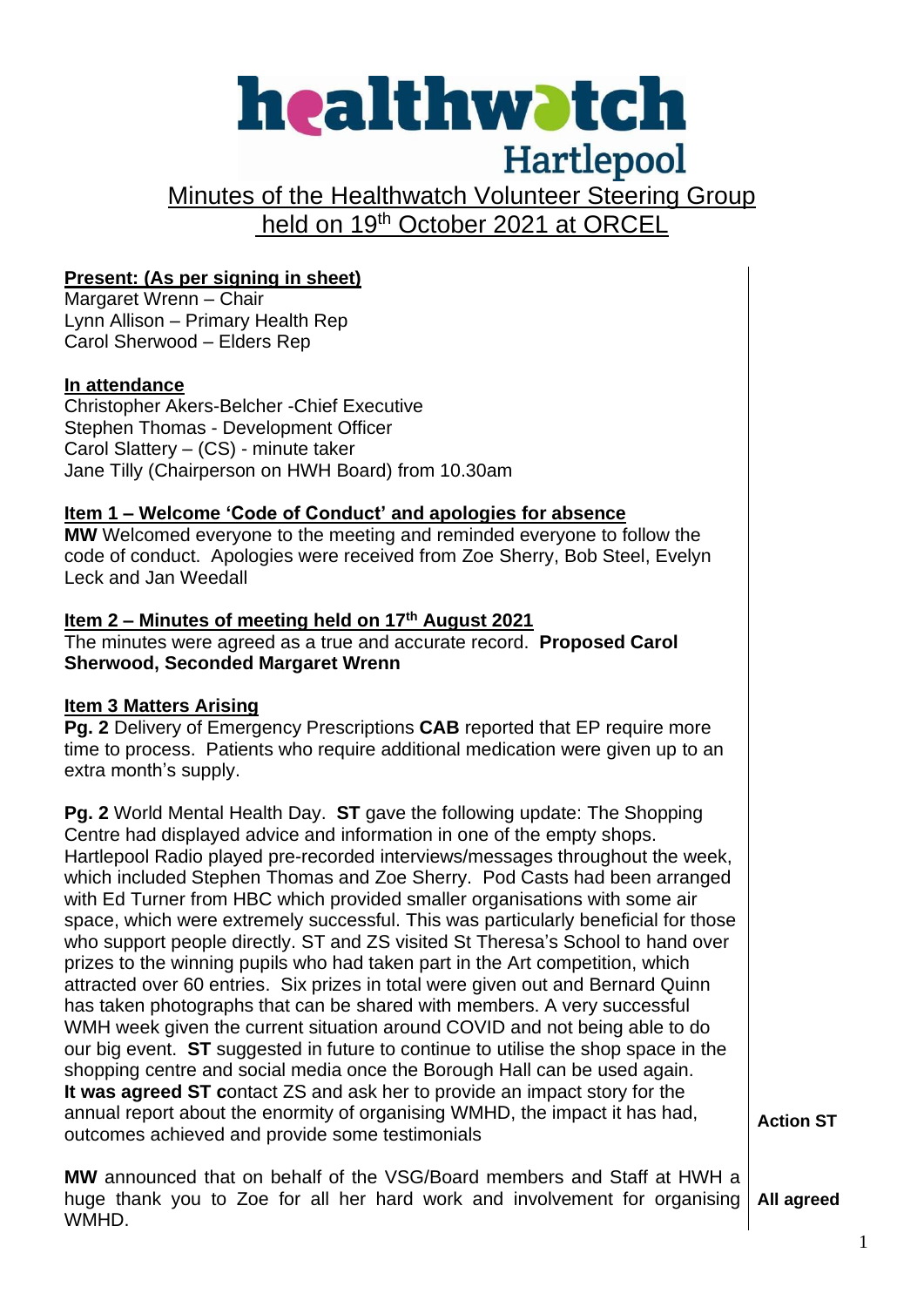## **Loneliness and Isolation**

**CAB** informed that in partnership with HBC's Central Hub HWH have relaunched and promoted the Chatty Café, which are held weekly on a Wednesday morning from 10am -12noon. It has been a slow process but hopefully after the Central Hubs open week and there being lots of footfall things will pick up.

#### **TEWV Community Transformation around Mental Health**

**CAB** reported that the workshops were quite challenging. HWH received some rich information, which was gathered well in advance and sent to Darlington HW who have collated all the information received and produced a Tees Valley Report. CAB informed that he had to sign an agreement to be part of the work and only when the Mental Health Trust has made their comments, the report can be made available to the public. CAB received an email from the Manager from the Deaf Group who had met with someone from the Trust and was surprised that HWH hadn't shard their report with them. The Manager was very unhappy that they had not seen the report. CAB explained that the report was not in the public domain and raised his concerns with Darlington that anyone discussing the report was in breach of the agreement. CAB was unhappy because he feels that the relationship with HWH and the Deaf Centre has been tarnished.

**CAB** expressed his disappointment that HWH were unable to liaise with maternity services and engage with young mothers. He was only contacted after the report had been produced. He said HWH may be able to pick up some work around isolation.

**Pg 3** Children and Young People's HW **ST** informed that a date has been agreed for CAB and TL to meet with Sacha Bedding from Wharton Annex to take forward the Children's and Young Peoples work.

#### **Item 4 Quality Framework Development Day**

**CAB** gave the following update:

- a) explained that the day was quite helpful for him. Feedback from members was also very positive.
- b) the remainder domains will be discussed sometime in December followed by Christmas Lunch.

#### **Item 5 – CCG McKenzie Practice and Hartfields update**

**CAB** explained that after the A&G meeting McKenzie Group practice were asked to do a further round of consultations. CAB was contacted by the Manager of the practice and a meeting was arranged to talk about the next steps. Some concerns were raised about the questionnaire that was distributed and that most questions were yes or no answers.

The Manager confirmed that out of 250 residents in Hartfield's only 92 were registered with the practice. HWH suggested they hold some drop-in sessions and utilise Throston Library. HWH confirmed to the practice that we would be happy to be there and help assist the practice with the further consultation so that it has a more meaningful approach. The new consultation is due to commence from the end of October and will last for 12 weeks. HWH have asked for a copy of the questionnaire to see if it meets with the discussions.

#### **Item 6 – Work Programme**

a) **CAB** explained that HWH need to start work on Discharge. He proposed a task & finish group be set up in November to discuss the way forward. He would like to invite all members of HWH who are interested and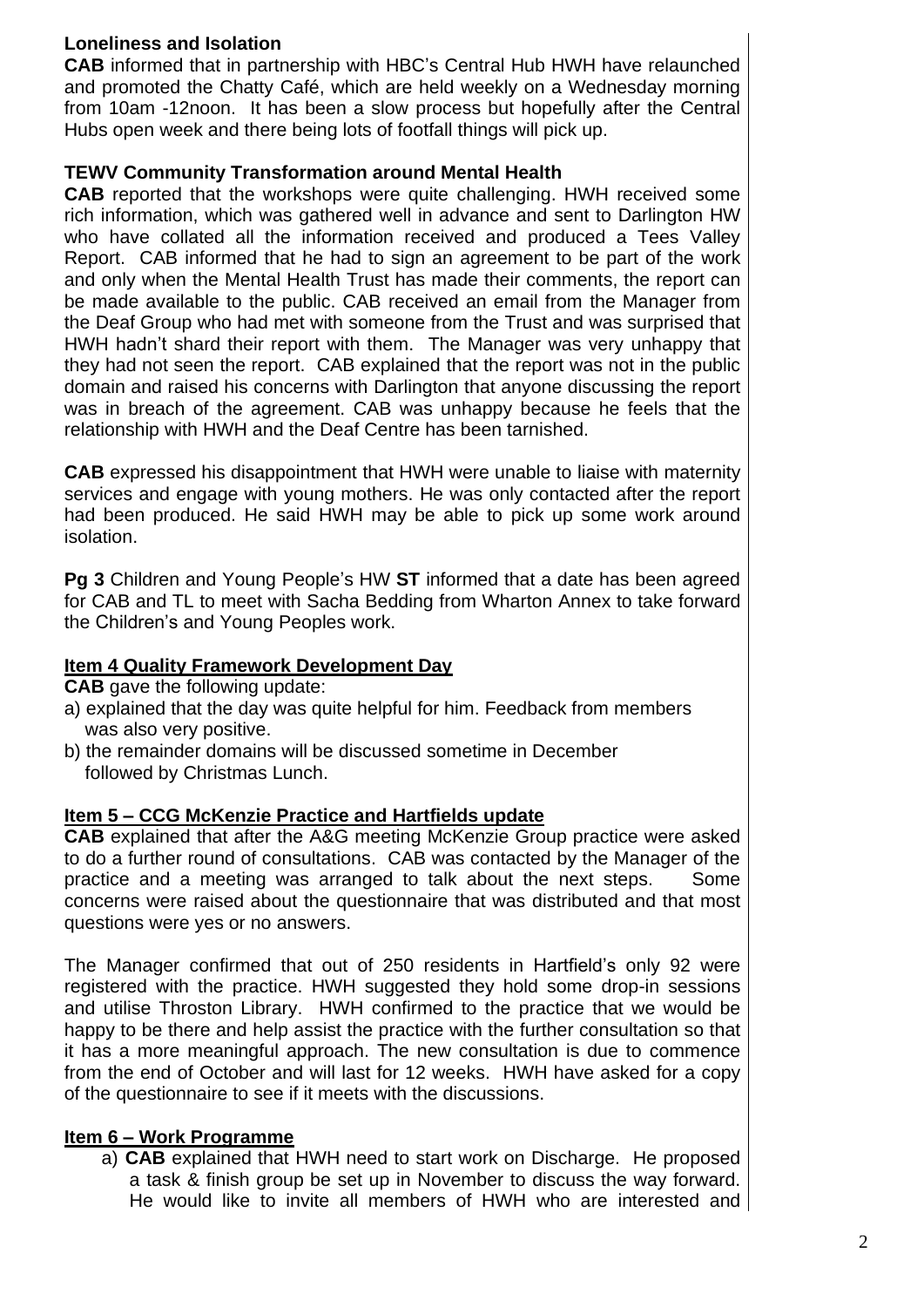include John Lovatt from HBC.

b) He informed that all staff had taken part in an online training session on Theory of Change with HW England.

**ST** produced a feedback analysist sheet from the Active Hartlepool Event held on 13<sup>th</sup> October which was tabled at the meeting. He explained that the main issue was that some members were having difficulty hearing the speakers due to no microphone and that the doors had to be open due to covid restrictions. Overall, everyone thought it was a very good event.

## **Item 7 - Member update**

**MW** attended the Health & Wellbeing Board meeting on Friday 15<sup>th</sup> October 2021 with ZS and ST. ST remarked on the CCG Annual Report, and he brought up key priorities from HWH regarding access to GP surgeries and the ongoing Dentistry crisis. Whilst recognising dentistry is commissioned through NHS England ST stated that HWH felt that the CCG should be influencing and having discussions about the lack of dentistry provision.

**CAB** informed that he and ST have a meeting arranged on Wednesday 20<sup>th</sup> October with Councillor Rob Cook and Joan Stevens from Health Scrutiny regarding Access. ST previously mentioned that he has already produced a report regarding Dual Sensory Loss and Deaf Patient access. Their first question will be what has changed since that report.

A discussion around engaging with Children and Young people took place as the majority of HWH members who attend events are over the age of 65. CAB informed that he has contacts within the youth project he runs and mentioned other areas of the town that also have youth clubs. He explained the possibilities of developing a health & wellbeing app for young people on a phone that could entice more young people to get involved with HWH.

## **Item 8 - Enter & View update**

## **Rossmere Park Virtual visit**

**ST** gave an overview of the virtual visit to Rossmere Park. He mentioned that it was a very different visit than the usual and although it was a positive visit the team learned virtual visits are more complex to arrange. The virtual visit was a learning curve and a good thing to do under the circumstances but by no means gave the same sort of quality outcome as you get from an actual enter & view visit.

ST& MW met with HBC and going forward have asked if future visits for the time being, can be hybrid visits, aspects of the enter and view visit will be virtual but some limited contact with residents and planned visits to the site. HBC were happy with the suggestions. It was agreed the next visit will take place at Stichell House. **ST** informed that the HWH Enter & View Policy has been amended to include recommendations from HW England. All visitors must be double vaccinated and have had the flu vaccine to ensure visits are done as safely as possible.

Due to the meeting not being quorate it was agreed to email members and ask if anyone is not happy with the report and if no comments are raised then the report will be ratified. **All agreed**